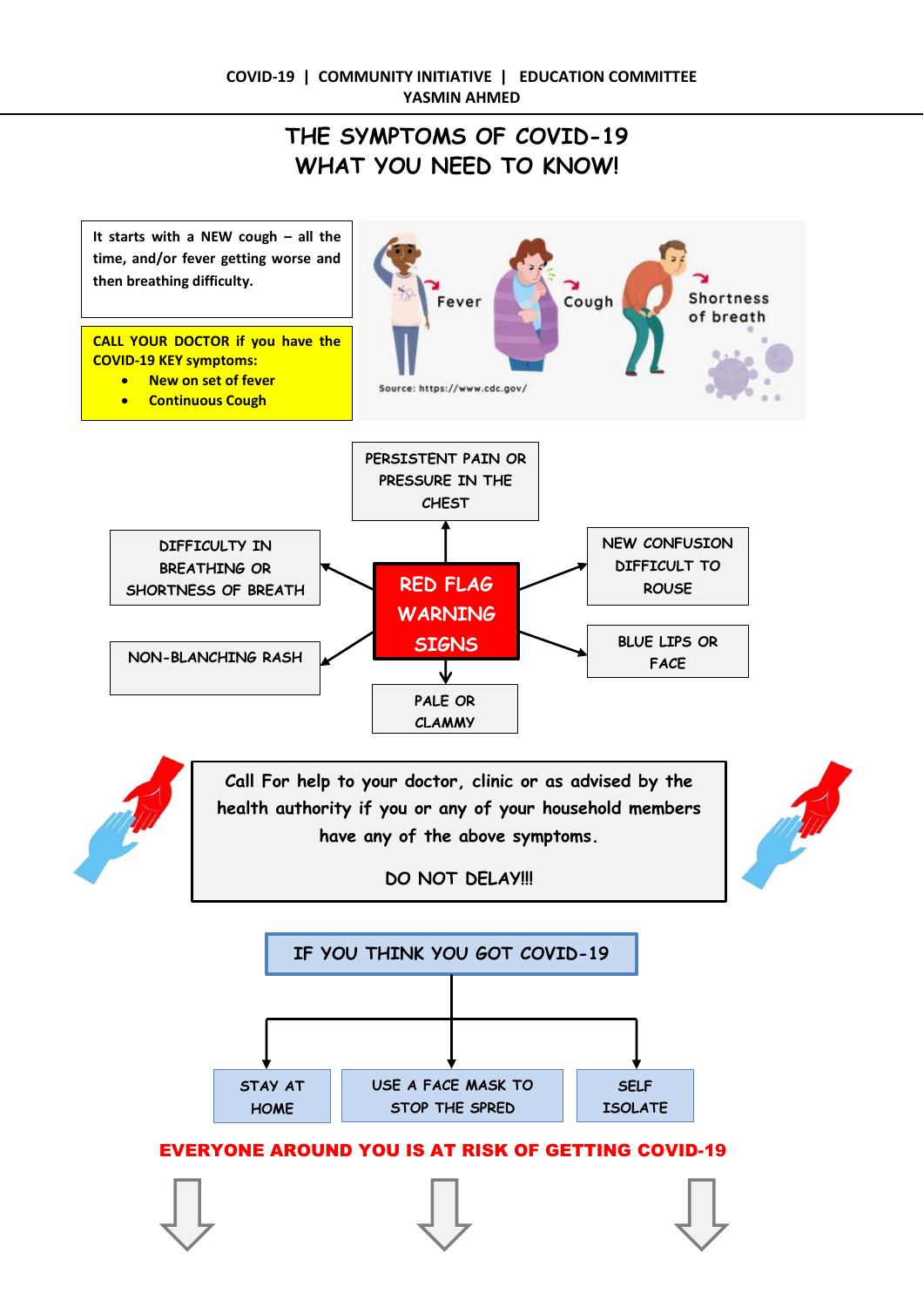## How do I know if I am getting better or worse?

**Between 7-14 days you will begin feeling less sick.**

**BUT you may experience loss of sense of smell and taste for a while, in recuperation phase.** 

**You may also have loose stools.**

**Virus spread though faeces, so practice strict hygiene.**

# Will I be able to survive if I am taken to the hospital?

**If you were fit and well before catching COVID-19 then your survival is good to excellent.**

**The case fatality rate currently is 1.4% overall but increases with age and in those with diabetes/COPD, asthma, on immunosuppressant drugs, and any other chronic health conditions.**

**DO NOT compare to flu death rates. "Even for those aged 20-29 years, once infected with SARS-CoV-2, the death rate is 33 times higher than that from seasonal flu".**

### Does COVID-19 spread in the air?

**NO it does not - current thoughts.**

**The virus isn't lurking in the air waiting for the next person to come in.**

**People are mainly catching COVID-19 through these droplets. Droplets fall within 1 meter or so. That's why you keep 2 meter distance from each other.**

> **Some people are ASYMPTOMATIC meaning they may be carriers of the virus but do not show any symptoms of the disease. In this instance they can still transmit the virus to others. Children are most likely to be asymptomatic.**

**COVID-19 is life threatening in approximately 5% of patients as at April 2019. This may change possibly worsen depending how sick the population are, and in turn worsen the spread among the community.**

**COVID-19 is not the FLU**

**Most infected people have mild to moderate respiratory illness and may not require any treatment. Here is when selfisolation is extremely important to prevent your households from catching the COVID-19.**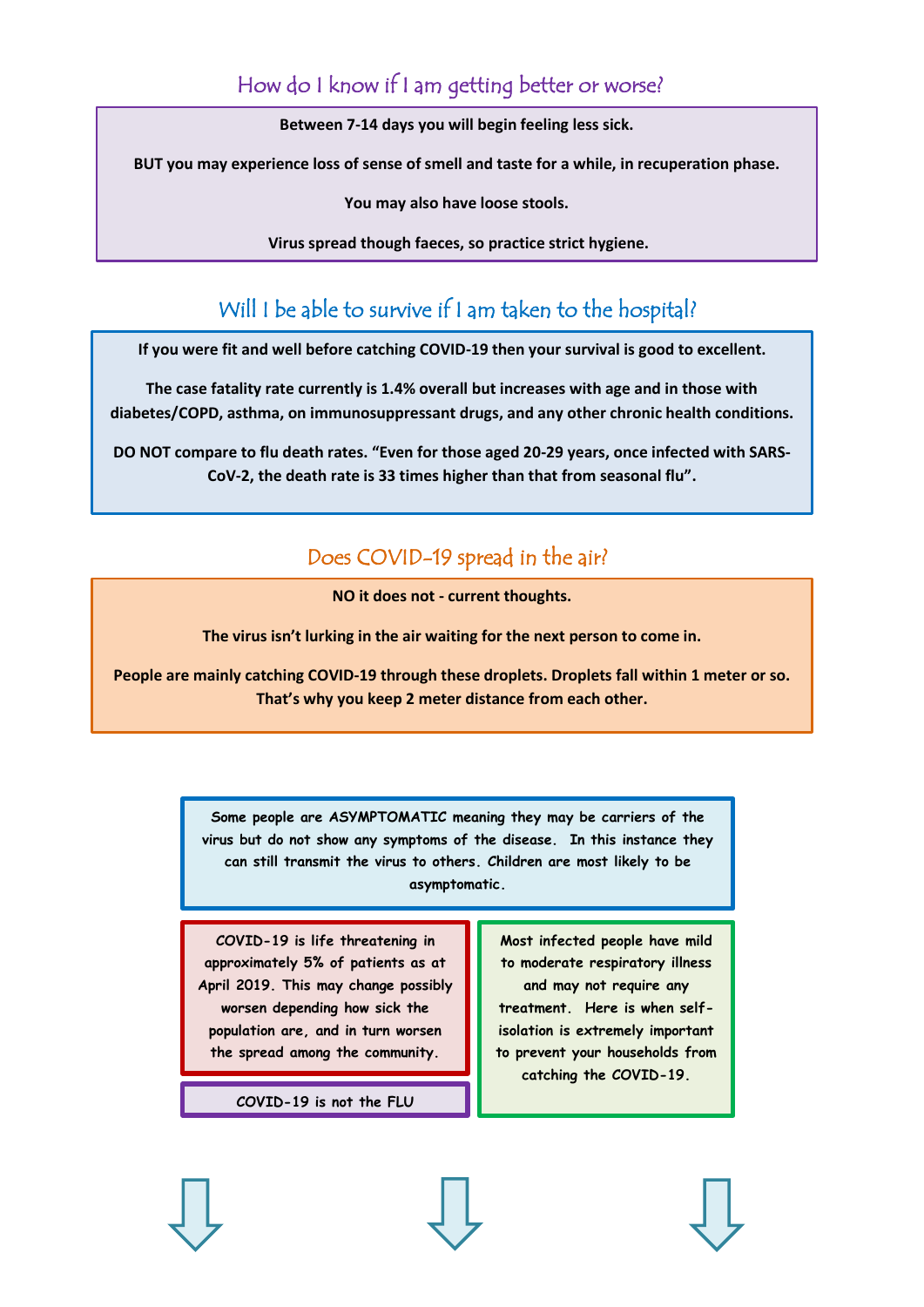

### **EXAMPLE OF HOW SYMPTOMS STARTS ONCE INFECTED WITH COVID-19 AND IT CHANGES WITH WHEN RECOVERY TAKES PLACE**



#### **A STORY FROM CHINA**